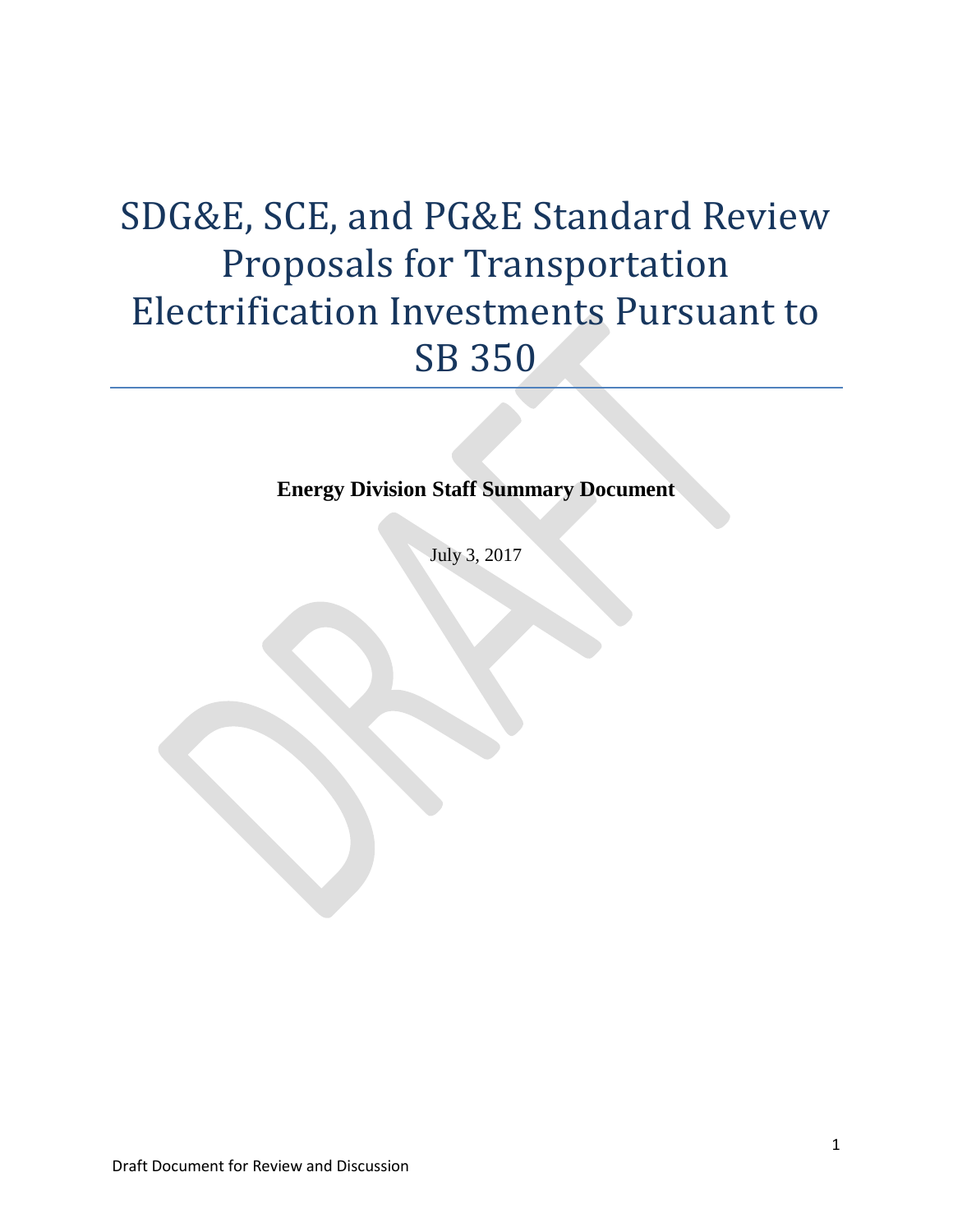#### **Contents**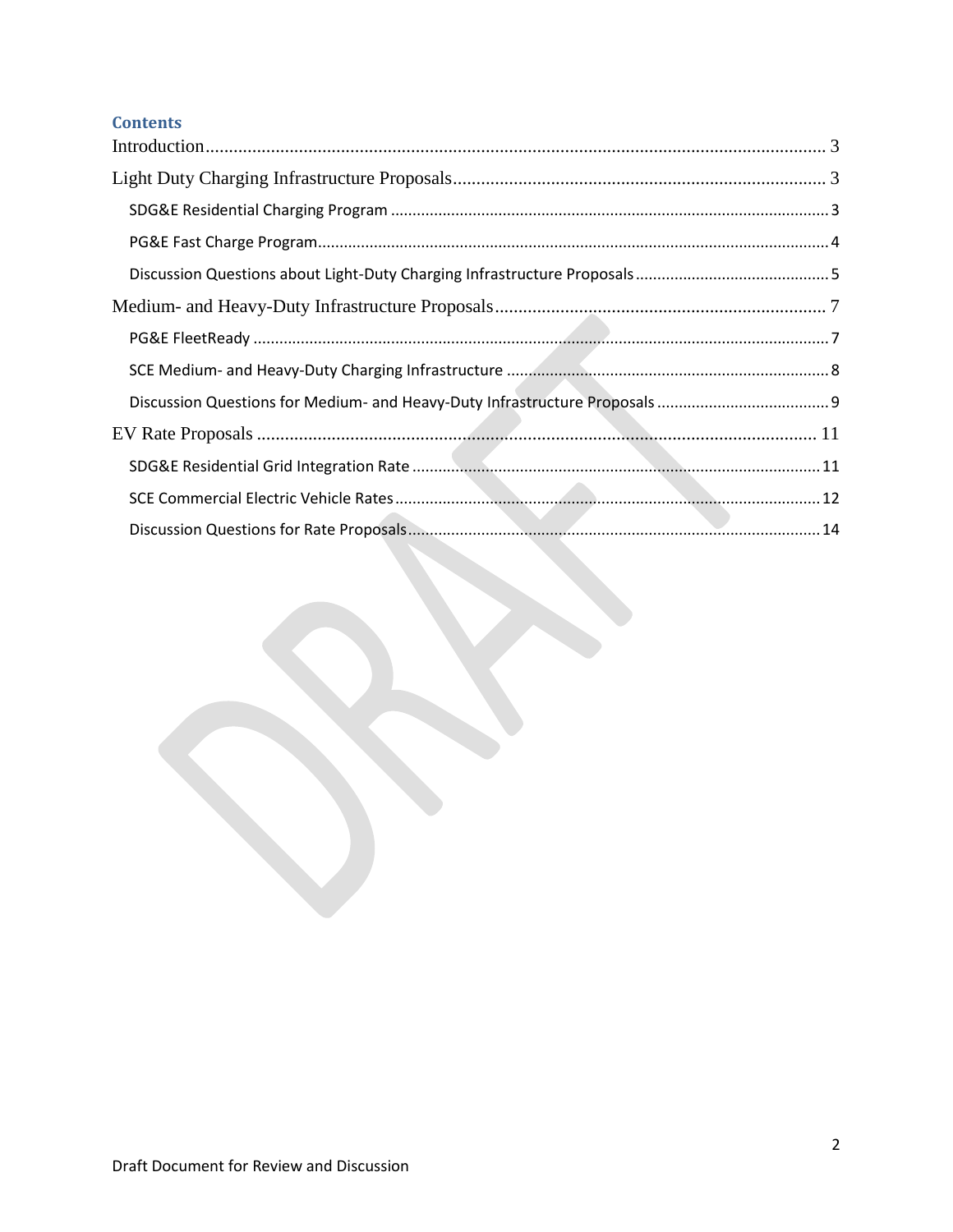# <span id="page-2-0"></span>**Introduction**

Energy Division staff presents this summary document to review the transportation electrification projects that the utilities proposed to be included in the Commission's standard review process. These projects will be discussed during a July 11, 2017 workshop held at the Commission. This document is intended to (1) serve as reference material for the workshop discussion by organizing and summarizing the utility proposals by program area; and (2) identify topics of discussion for the workshop to help stakeholders prepare their comments.

# <span id="page-2-1"></span>**Light Duty Charging Infrastructure Proposals**

### <span id="page-2-2"></span>**SDG&E Residential Charging Program**

- Budget: \$226 million
- Duration: One year to conduct RFP for EVSPs and marketing campaign, followed by a five-year enrollment and installation period, with flexibility to extend installations one additional year to meet time/labor constraints.
- Scope: 90,000 Level 2 EVSEs

SDG&E is proposing to install, own, maintain and operate an estimated 90,000 Level 2 electric vehicle service equipment (EVSE) in residential customers' homes over a five- to six-year period. The 90,000 target is based on the utility's share of the state's overall zero-emissions vehicle goal, minus the number of electric vehicles that are already expected to be adopted without the proposed program.<sup>1</sup> SDG&E is estimating that the average installation cost (not including the EVSE) will be \$1,425, including all materials and labor,<sup>2</sup> and it plans to cap the amount it spends on an individual EVSE installation based on customer type:

- $\bullet$  \$1,000 for single family homes
- \$1,125 two- to four-unit multi-unit dwellings
- $\bullet$  \$1,500 for disadvantaged communities

At least 20 percent of the charging stations (~18,000) would be set aside for disadvantaged communities. SDG&E states that if a customer is no longer using the EVSE installed through this program, the utility will remove it and repurpose it "in a timely manner."<sup>3</sup>

SDG&E will partner, through a competitive bidding process, with third-party electric vehicle service providers and certified electrical installers in an effort to expand participation in the market.

 $\overline{\phantom{a}}$ 

 $^1$  SDG&E Testimony in Support of its SB 350 Application, A.17-01-020, Chapter 4, pg. RS-6-7

<sup>&</sup>lt;sup>2</sup> SDG&E Testimony in Support of its SB 350 Application, A.17-01-020, Chapter 4, pg. RS-5

 $3$  SDG&E Testimony in Support of its SB 350 Application, A.17-01-020, Chapter 4, pg. RS-20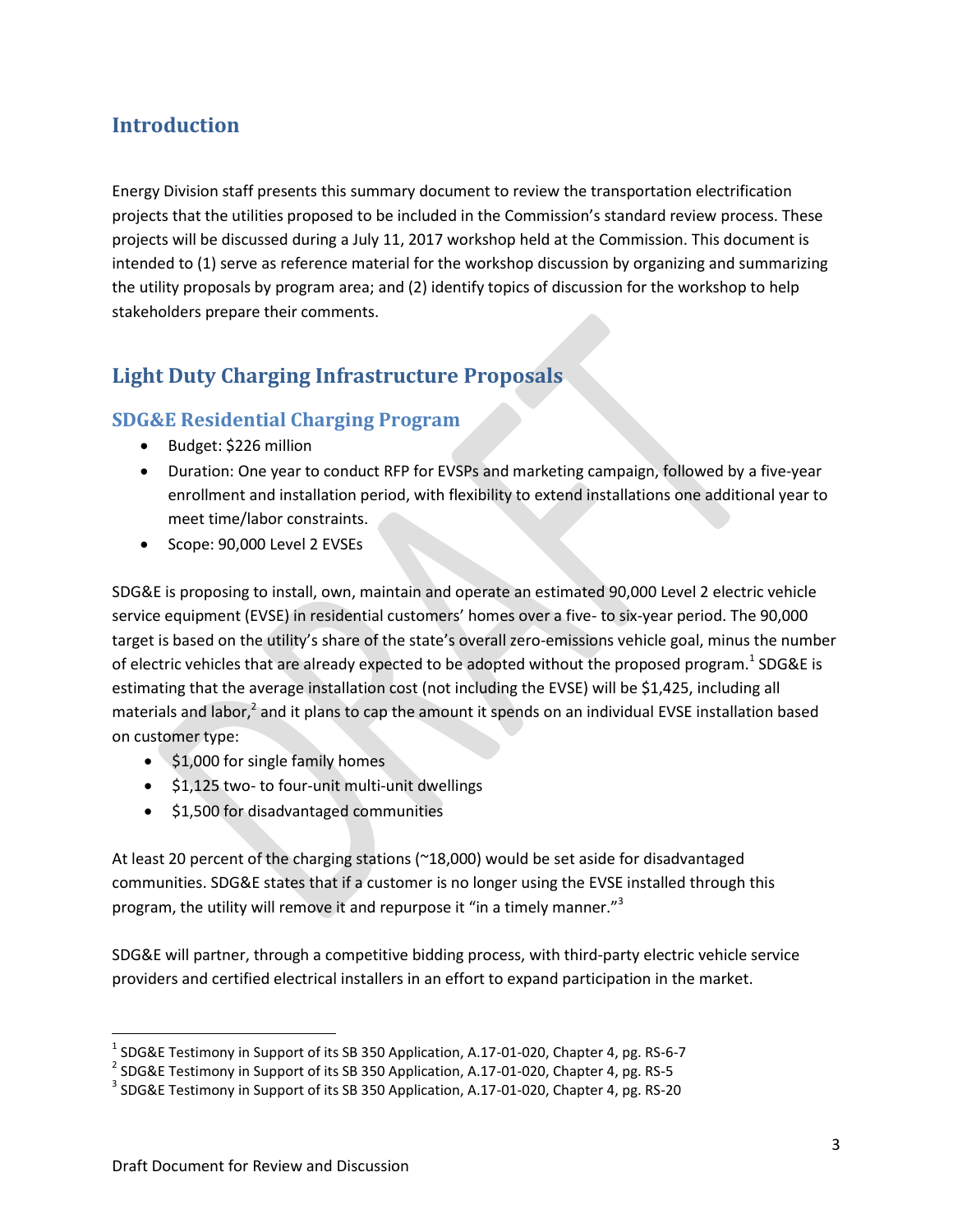SDG&E is also proposing a new Residential Grid-Integration Rate (GIR), discussed in more detail below, which would apply to all customers participating in the program. The GIR is designed to be a wholehouse dynamic rate that uses CAISO day-ahead hourly rates to send pricing signals that encourage offpeak charging and load management. SDG&E states that L2 charging equipment is necessary to best capture the flexibility and benefits of its proposed residential GIR.

SDG&E intends to collect data on EV charging behavior, the ability to influence it through rates and overall energy use behavior under dynamic rates throughout the project. It will also track actual program costs, actual installation costs, annual growth in EV adoption, and annual growth of the program by region. SDG&E estimates the program will result in annual CO<sub>2</sub> reductions of 123,226 metric tons.

The utility plans to work with the same Program Advisory Council that is advising it on its existing lightduty EV infrastructure pilot program that was approved through D.16-01-045, which focuses on installing EVSE at workplaces and multi-unit dwellings.<sup>4</sup> The PAC will provide guidance on the implementation plan and other program details, and SDG&E will give the council regular progress reports.

#### <span id="page-3-0"></span>**PG&E Fast Charge Program**

- Budget: \$22.4 million: \$20.1 million in capital and \$2.3 million in expense
- Duration: 5 years

 $\overline{\phantom{a}}$ 

• Scope: 52 sites with 234 charge points

PG&E proposes to implement a make-ready infrastructure program for customers interested in hosting direct current fast chargers (DCFC) for light-duty vehicle use. The proposed Fast Charge Program could cost \$22.4 million over five years to deploy make-ready infrastructure for DCFC at up to 52 sites, or 234 charging points.<sup>5</sup>

PG&E states that fast charging plazas can provide charging options those that may not have access to home or workplace charging and also facilitate longer trips by allowing EV drivers faster opportunities to recharge away from home.<sup>6</sup> It aims to improve the business case for investing in DCFCs by owning and operating the make-ready infrastructure.

<sup>&</sup>lt;sup>4</sup> SDG&E Testimony in Support of its SB 350 Application, A.17-01-020, Chapter 4, pg. RS-20

<sup>&</sup>lt;sup>5</sup> PG&E Testimony in Support of its SB 350 Application, A.17-01-022, pg. 4-1. PG&E notes that the costs for the DCFC program are uncertain, due to uncertainties regarding the size and pace of market demand and the precise sites and vehicles that will need make-ready infrastructure over the limited 5-year program period. PG&E states that the forecast costs for the program and estimated demand for the project should not be considered forecasts of the actual market demand for make-ready infrastructure and DCFC infrastructure sites that will be served by the program. *Id*., pg. 4-12.

 $^6$  PG&E Testimony in Support of its SB 350 Application, A.17-01-022, pg. 4-4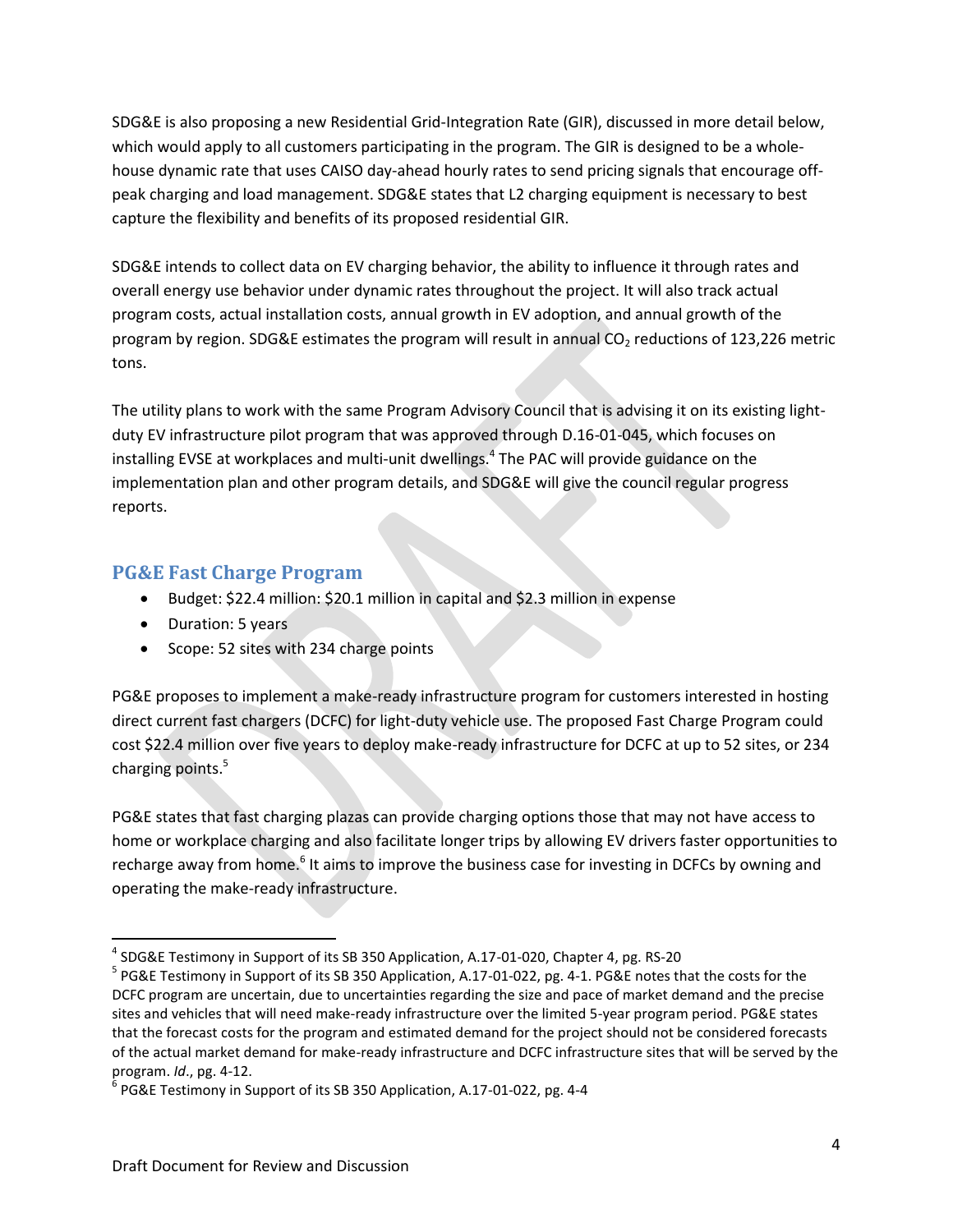PG&E completed a research project<sup>7</sup> which helped identify priority areas for DCFC sites in its service area, based on projected demand. It will use the outcome of this project to help inform the siting of DCFC it supports through this proposed program. PG&E states that the report, as of October 2015, identified over 13,000 potential site hosts where available distribution capacity may be sufficient to support two DCFCs without significant utility infrastructure upgrades.<sup>8</sup> All potential DCFC installations would have to go through the standard service planning process to verify current available capacity, including additional capacity not previously identified.

Each site where PG&E installs a DCFC make-ready will include a separate meter from the site host's existing service for the charging equipment.

PG&E is assuming it could install make ready infrastructure at about 8-12 sites per year over the fiveyear program, and the power available through the charging points could range from 50kW to 350kW, based on the needs of site hosts and charging network developers. Each site will be required to offer at least one CHAdeMO and one CCS charging connector to help maximize site utilization.

PG&E also plans to offer a rebate of up to \$25,000 per charger for sites located in disadvantaged communities, in an effort to encourage greater deployment in those communities.

PG&E did not provide estimates on the Fast Charge program's potential to reduce greenhouse gas emissions, given the uncertain forecasts of actual market demand for the vehicles and vehicle utilization. It plans to submit annual reports to the CPUC on the progress of the program and will collect and report deployment, operational and other descriptive metrics associated with the sites supported by the program.<sup>9</sup>

## <span id="page-4-0"></span>**Discussion Questions about Light-Duty Charging Infrastructure Proposals**

- 1. Will the projects increase access to transportation electrification for disadvantaged communities and provide other benefits to disadvantaged, low- and moderate-income communities, including increased employment opportunities?
- 2. Are there opportunities for these projects to incentivize the purchase of used electric vehicles?
- 3. Will the portfolios enable consumer choice, encourage private investment, and adequately mitigate any unfair competition with nonutility enterprises that might result from the proposed projects/investments?

 $\overline{a}$ 

<sup>&</sup>lt;sup>7</sup> Results and mapping tool available at: **https://www.pge.com/en\_US/about-pge/environment/what-we-are**[doing/electric-program-investment-charge/direct-current-electric-vehicle-fast-chargers.page.](https://www.pge.com/en_US/about-pge/environment/what-we-are-doing/electric-program-investment-charge/direct-current-electric-vehicle-fast-chargers.page) 

<sup>&</sup>lt;sup>9</sup> PG&E Testimony in Support of its SB 350 Application, A.17-01-022, pg. 4-12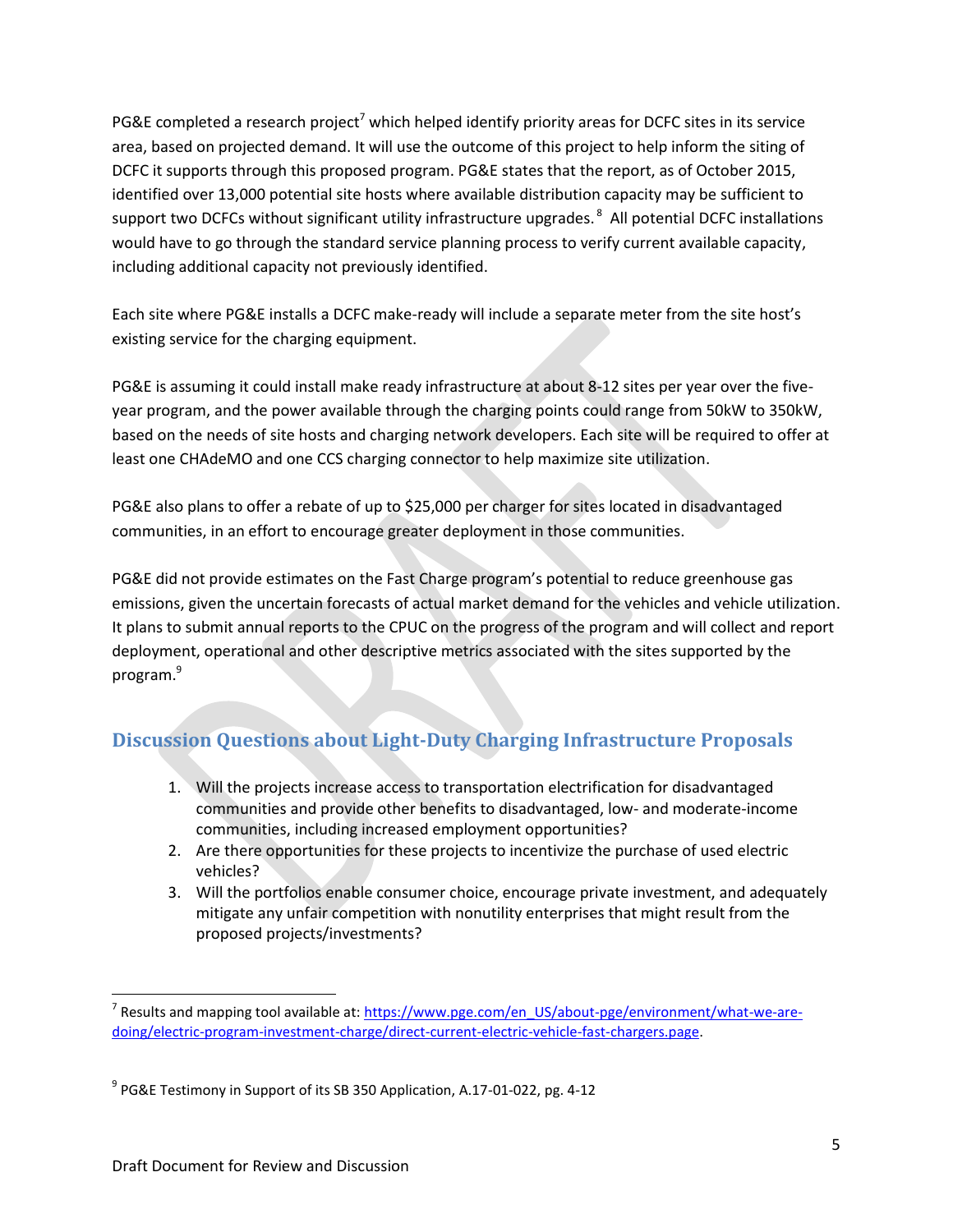- 4. Is SDG&E's proposal to own infrastructure within a customer's personal residence appropriate? Are there any concerns with SDG&E's ability to monitor and access the infrastructure to ensure safety and utilization?
- 5. The CPUC approved SDG&E's Power Your Drive pilot in January 2016, and SDG&E is currently working on implementation. SDG&E's testimony stated that it will leverage learnings and processes from this pilot to inform its Residential Charging Program.
	- a. What lessons learned can be applied?
	- b. Has SDG&E's EVSE procurement process been effective at fostering a competitive market and providing customer choice?
	- c. Will EVSE Power Your Drive EV service provider participants need to go through another RFP process to participate in the Residential Charging Program?
- 6. Do the proposals minimize the risk of stranded assets and ensure the assets will be used and useful?
- 7. Are the proposed projects in the interest of ratepayers as described in Public Utilities Code § 740.8?<sup>10</sup>
- 8. Are the utilities sufficiently leveraging nonutility funding, the results of previous pilots, resources for technical assistance, and local government partnerships?
	- a. Are there any other project partners or resources the utilities should consider?
	- b. PG&E mentions using the results of an Electric Program Investment Charge (EPIC) project for the Fast Charge program. Are there any other EPIC or state-funded research and development projects that the utilities should leverage?
- 9. Is the scale of the programs appropriate, or should they be phased over time? Are the budgets and tenure of the proposals appropriate for the technology investments proposed?
- 10. Do the proposals account for the potential load impacts of the projects and adequately address grid integration?
- 11. How have the utilities included union/labor groups in proposals?

- (a) Safer, more reliable, or less costly gas or electrical service, consistent with Section 451, including electrical service that is safer, more reliable, or less costly due to either improved use of the electric system or improved integration of renewable energy generation.
- (b) Any one of the following:
	- (1) Improvement in energy efficiency of travel.
	- (2) Reduction of health and environmental impacts from air pollution.
	- (3) Reduction of greenhouse gas emissions related to electricity and natural gas production and use.
	- (4) Increased use of alternative fuels.
	- (5) Creating high-quality jobs or other economic benefits, including in disadvantaged communities identified pursuant to Section 39711 of the Health and Safety Code.

 $\overline{\phantom{a}}$  $10$  direct benefits that are specific to ratepayers, consistent with both of the following: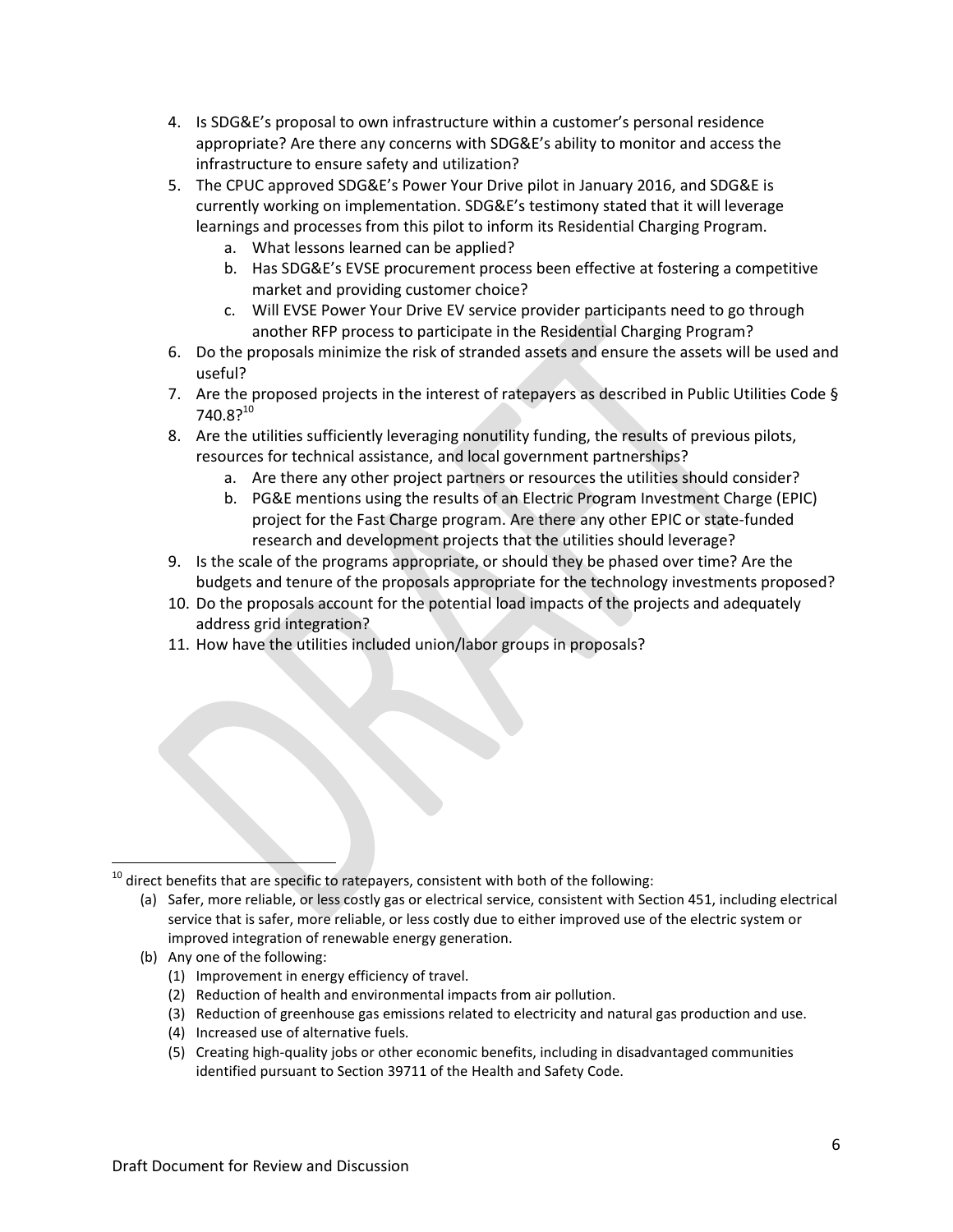# <span id="page-6-0"></span>**Medium- and Heavy-Duty Infrastructure Proposals**

# <span id="page-6-1"></span>**PG&E FleetReady**

- Budget: \$210 million: \$184 million in capital and \$26 million in expense
- Duration: Five years from the date of first installation, from 2018 through 2022, subject to budget
- Scope: 788 make ready installations with 8,800 charge points for medium-duty, heavy-duty, and  $off$ -road $^{11}$

PG&E proposes to provide make ready infrastructure for non-light-duty electric vehicles<sup>12</sup> for customers who commit to purchasing electric vehicles. PG&E would own, operate and maintain the make-ready infrastructure, but not the charging equipment. PG&E selected sectors where it expects that utility ownership of make-ready infrastructure will accelerate adoption of TE and vehicles are commercially available or vehicle retrofits are possible. PG&E does not propose to include Class 2 or 3 forklifts, for example, because it asserts that there are few, if any, viable non-electric options for such applications. The make ready includes every component from the distribution circuit up to the stub for the EVSE or idle-reduction equipment. PG&E will provide a new service connection with meters and panels exclusively for the make ready installation. PG&E proposes that ongoing operation and maintenance costs following the five-year program window would be captured in subsequent general rate cases.

To forecast the number of sites in PG&E territory that would participate in the program, PG&E first developed a reference case EV adoption forecast for the non-light-duty sector by: developing a statewide forecast;<sup>13</sup> estimating PG&E's share of each sector;<sup>14</sup> and determining the number of sites based on sector-specific data on attach rate and charge points per site.<sup>15</sup> PG&E forecasts a reference case of 788 sites requiring charging infrastructure, and has scaled its program to meet this level of vehicle adoption. Based on site characteristics, PG&E developed load impacts per site and sector.<sup>16</sup>

Customers must meet the following eligibility requirements for PG&E to preapprove the customer for participation:

 $\overline{\phantom{a}}$  $11$  PG&E notes that the actual number of installations may vary, and may be more or less than the amount included in its reference case, depending on many factors, including, but not limited to, demand, location, and actual costs, all of which are highly uncertain due to the nascent state of the non-light-duty EV market. PG&E's actual program costs will not exceed its authorized costs and resulting revenue requirements. *Id*., pg. 3-4.

<sup>&</sup>lt;sup>12</sup> PG&E defines non-light-duty electric vehicles as: Medium Duty: Light-heavy-duty trucks and Medium-duty trucks (EMFAC Categories LHD1, LHD2, and MDV); Heavy Duty: Trucks, Medium-heavy-duty trucks, Heavy-heavy-duty trucks, Buses, Commuter Bus, School and Other Bus (EMFAC Categories MHDT, HHDT, SBUS, UBUS, and OBUS); and Off-Road: Airport Ground Support Equipment, Port cargo handling equipment, Transport refrigeration units, Truck stop electrification, Forklifts (class 1), and Other non-light-duty vehicles. See PG&E Testimony in Support of its SB 350 Application, Table 3-2.

<sup>&</sup>lt;sup>13</sup> PG&E Testimony in Support of its SB 350 Application, A.17-01-022, Tables 3-3 and 3-4.

<sup>&</sup>lt;sup>14</sup> PG&E Testimony in Support of its SB 350 Application, A.17-01-022, Table 3-5.

<sup>&</sup>lt;sup>15</sup> PG&E Testimony in Support of its SB 350 Application, A.17-01-022, Table 3-7.

<sup>&</sup>lt;sup>16</sup> PG&E Testimony in Support of its SB 350 Application, A.17-01-022, Table 3-9.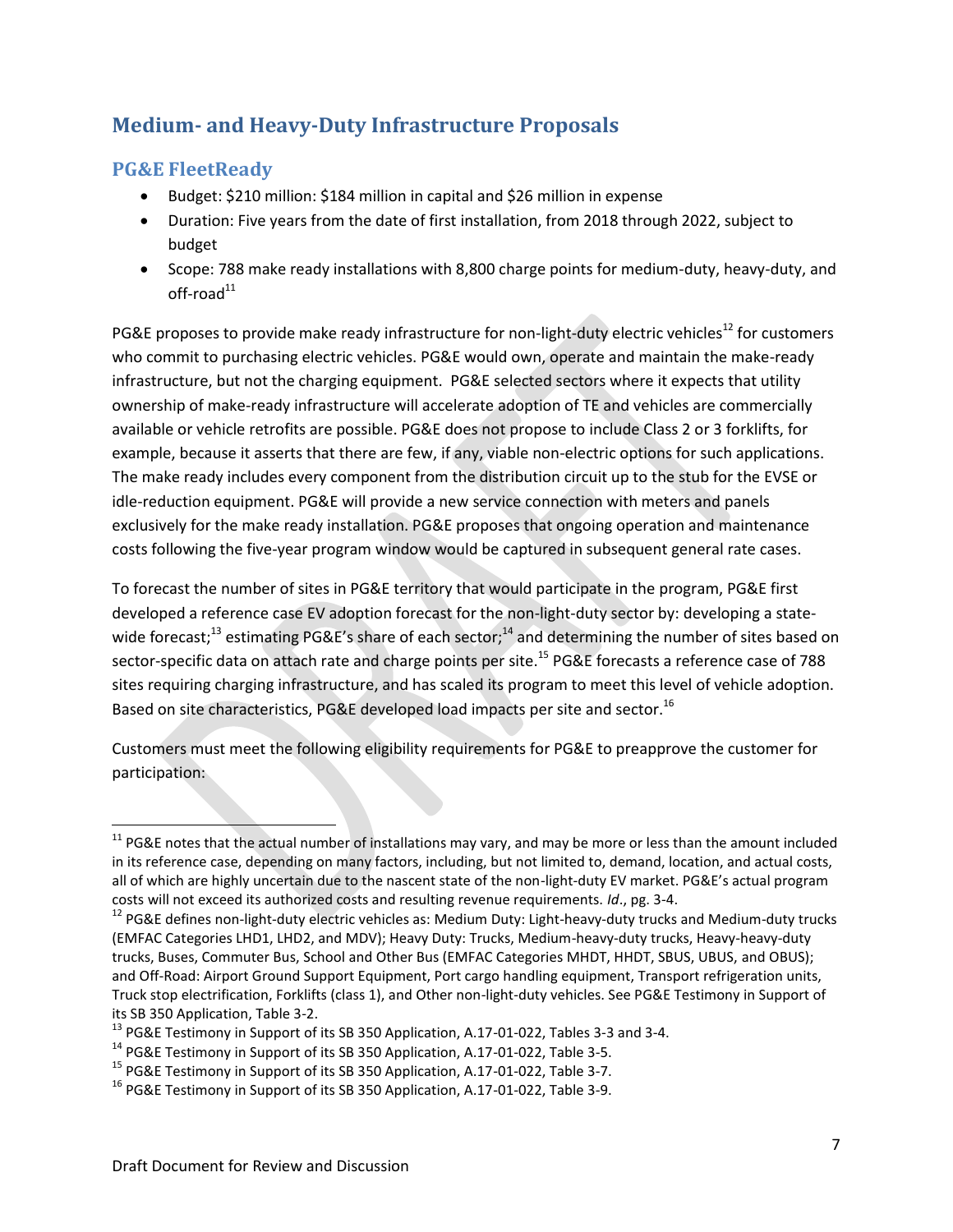- Demonstrate commitment to near-term procurement of eligible vehicles, EVSE, and associated safety equipment.
- Provide data related to vehicle and EVSE usage.
- Maintain the equipment for the expected useful life of the vehicle and/or EVSE.
- Demonstrate a long-term electrification plan for any requests to upsize infrastructure to accommodate future TE growth.<sup>17</sup>

Additionally, PG&E proposes to provide \$16 million in financial incentives for disadvantaged communities and beach head sectors.<sup>18</sup> PG&E estimates that 25% of program participants will be in DACs. PG&E is proposing to offer a 75% rebate on EVSE costs to DACs for a total of up to \$10 million in incentives. PG&E identifies public transit buses and school buses as beach head sectors. PG&E proposes to provide eligible projects \$15,000 towards the cost of an EVSE, which is about 20% of the cost; for 400 electric buses, this totals up to \$6 million in incentives.

PG&E will also conduct outreach and education to: promote awareness by owners and operators of nonlight-duty fleets and their potential EVSE suppliers of the benefits of electricity as a fuel; ensure fleet owners, utility customers, and EVSE suppliers are aware of the FleetReady program; and inform fleet owners, customers, and site hosts about additional support PG&E can provide to assist customers in conversion to electric vehicles.<sup>19</sup>

PG&E proposes to submit an annual report with data on program deployment, site operation, and descriptive program information.<sup>20</sup>

PG&E quantified  $CO<sub>2</sub>$  and NO<sub>x</sub> benefits of its program if the EV adoption in its 2025 reference case occurs.<sup>21</sup> In its 2025 reference case, about 34,725 medium- and heavy-duty on-road and off-road vehicles could be adopted in its service territory, resulting in a reduction of about 341,622 tons of  $CO<sub>2</sub>$ , and  $NO<sub>x</sub>$  emissions reductions of 1.90 tons/day.

#### <span id="page-7-0"></span>**SCE Medium- and Heavy-Duty Charging Infrastructure**

- Budget: \$554 million: \$22 million in expense, \$532 million in capital
- Duration: 5 years

l

 Scope: make ready installations and rebates for medium- and heavy-duty. While SCE did not establish a minimum number of vehicles or sites supported by the proposed program, their cost estimates assumed 18,234 vehicles at 930 sites with 10,491 charge points.

 $17$  PG&E Testimony in Support of its SB 350 Application, A.17-01-022 at 3-10 to 3-11.

<sup>&</sup>lt;sup>18</sup> PG&E defines "beach head" sectors as sectors where developments are likely to promulgate EV innovation and accelerated deployment.

 $19$  SCE Testimony in Support of its SB 350 Application, A.17-01-021, at 3-3.

 $20$  SCE Testimony in Support of its SB 350 Application, A.17-01-021, Table 3-15.

<sup>&</sup>lt;sup>21</sup> PG&E Response to ED data request 1, Q008 and ED data request 2, Q010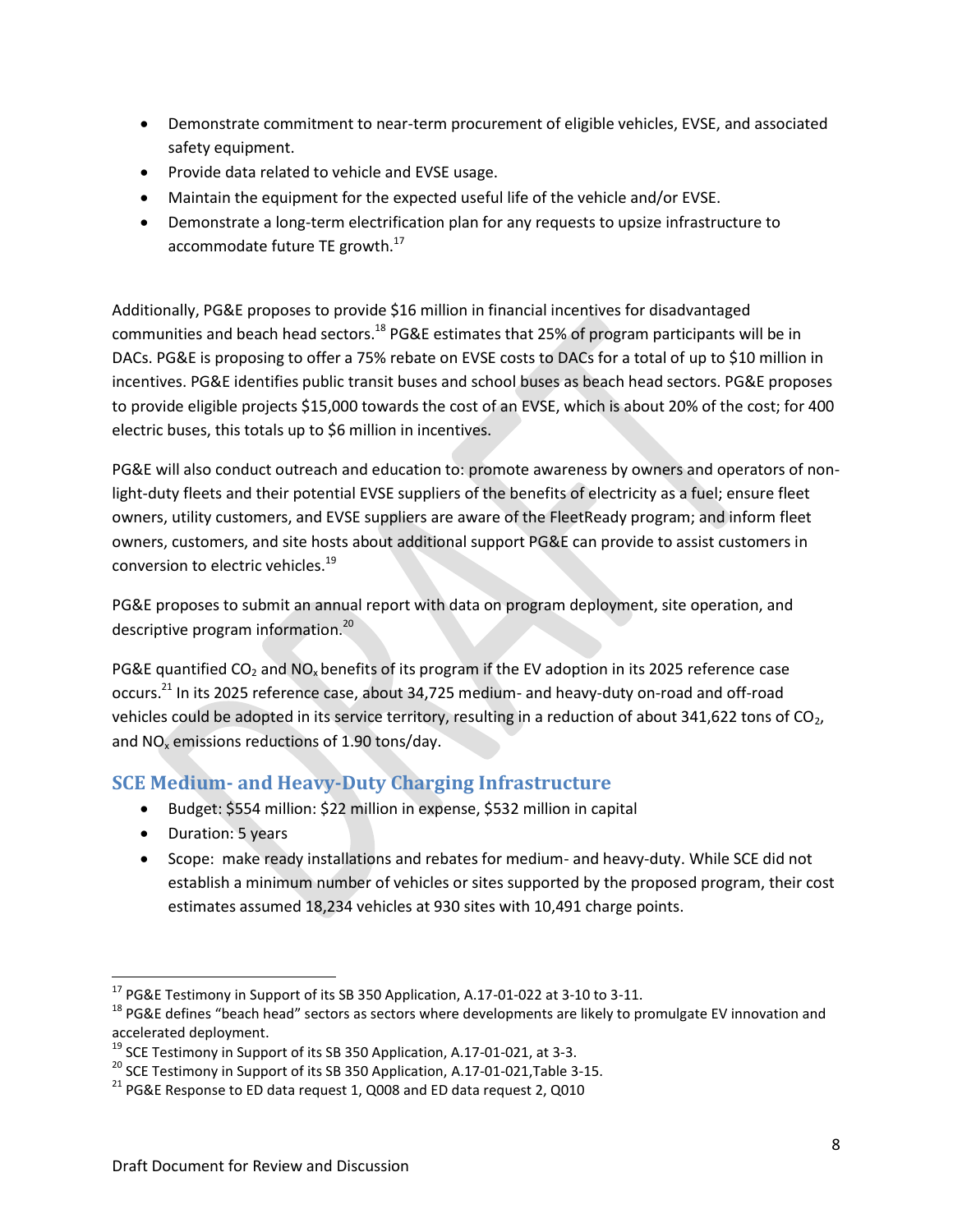SCE proposes to provide the electric infrastructure, up to and including the make-ready stub, to serve charging equipment for medium- and heavy-duty vehicles.<sup>22</sup> SCE proposes to model several aspects of the program after its Charge Ready Pilot for light-duty infrastructure, but notes that charging the nonlight-duty segment may require significantly higher levels of kW demand that are in turn more expensive. Participating customers will purchase the EVSE and be responsible for installing and maintaining it as well as acquiring and maintain eligible electric vehicles.<sup>23</sup> Customers must agree to take service on an eligible TOU rate and participate in the pilot for 5 vears. $^{24}$ 

SCE intends to form an advisory board to provide guidance on program implementation, and provide quarterly status reports. SCE will also provide information in its annual SB 350 portfolio report and in a project close out report.<sup>25</sup>

SCE proposes to provide a rebate to cover 100% of the base cost of the charging equipment and installation for eligible customers. To qualify for the program and rebate, charging equipment must meet certain technical standards and energy efficiency recommendations and be listed by a nationally recognized testing laboratory.<sup>26</sup> For segments without standardized charging equipment, SCE will work with the customer to determine if it can provide the make ready infrastructure, but will not provide a rebate on charging equipment.<sup>27</sup>

#### <span id="page-8-0"></span>**Discussion Questions for Medium- and Heavy-Duty Infrastructure Proposals**

- 1. Is utility make-ready infrastructure the most cost-effective way to increase adoption of transportation electrification in the medium- and heavy duty sectors?
- 2. Do the proposals avoid stranded costs, including installing standardized charging connectors where feasible?
- 3. Are the proposed projects in the interest of ratepayers as described in Public Utilities Code § 740.8?
- 4. Will the proposed projects provide benefits to disadvantaged communities? If so, how?
- 5. Are the utilities sufficiently leveraging nonutility funding, partnerships, and the results of previous pilots, resources for technical assistance, local governments?
	- a. Is there a plan to incorporate lessons learned from the priority review projects?
	- b. Are there any other project partners or resources the utilities should consider?
- 6. Is the scale of the programs appropriate, or should they be phased over time?
- 7. How have the utilities included union/labor groups in proposals?
- 8. Do the proposals account for the potential load impacts of the projects and adequately address grid integration?

 $\overline{\phantom{a}}$ 

<sup>&</sup>lt;sup>22</sup> SCE Testimony in Support of its SB 350 Application, A.17-01-021, at 52.

<sup>&</sup>lt;sup>23</sup> Class 2-8 trucks as well as non-road cargo handling equipment and buses are eligible, as detailed in Appendix C of the Testimony.

<sup>&</sup>lt;sup>24</sup> SCE Testimony in Support of its SB 350 Application, A.17-01-021, at 55.

<sup>&</sup>lt;sup>25</sup> SCE Testimony in Support of its SB 350 Application, A.17-01-021 at 98.

<sup>&</sup>lt;sup>26</sup> SCE Testimony in Support of its SB 350 Application, A.17-01-021, at 55.

<sup>&</sup>lt;sup>27</sup> SCE Testimony in Support of its SB 350 Application, A.17-01-021, at 55.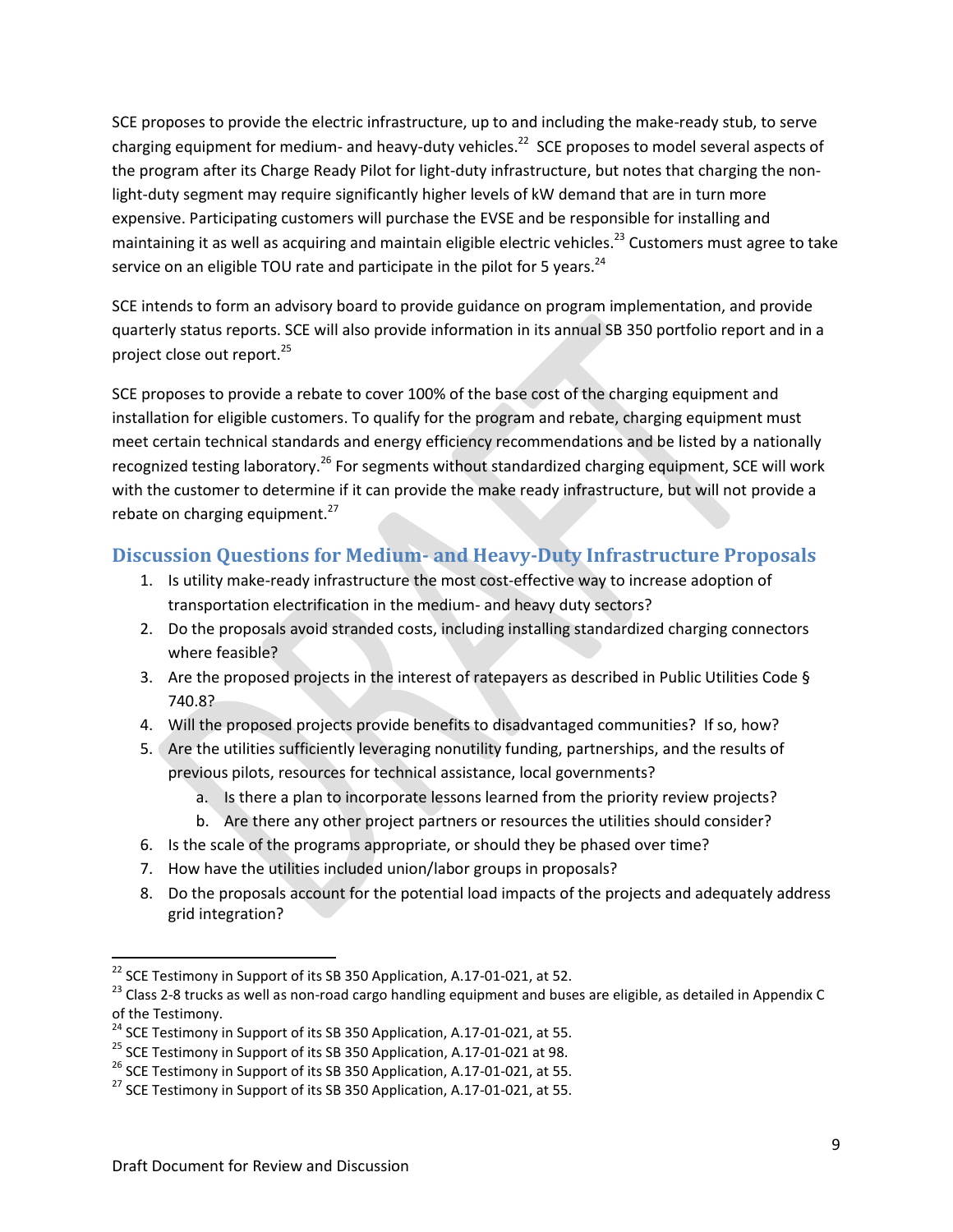9. PG&E is proposing additional financial incentives for "beach head" sectors. Are there specific sectors within medium- and heavy-duty that both utilities should focus on first, or should they allow any sector to participate, even if the technology is less developed?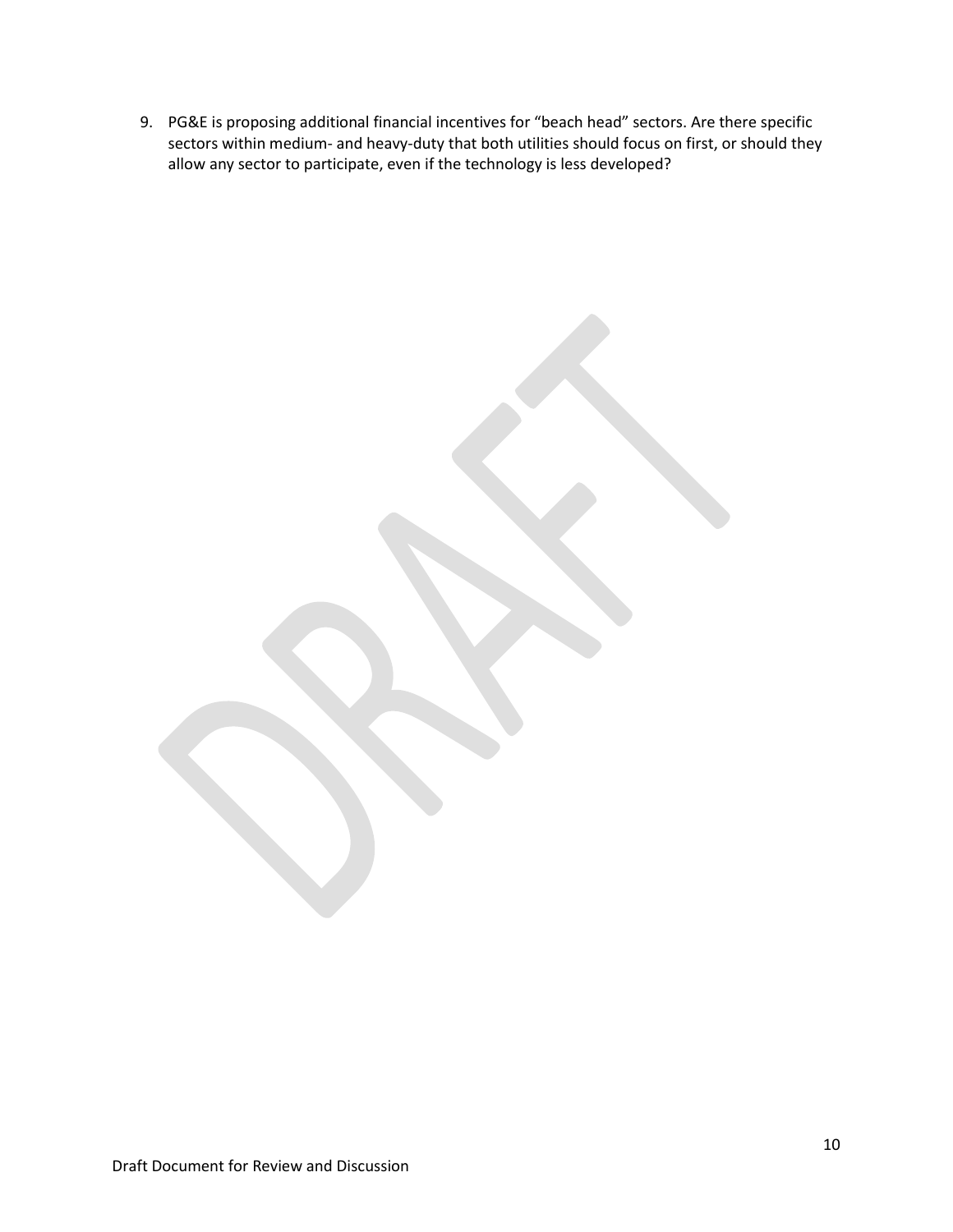# <span id="page-10-0"></span>**EV Rate Proposals**

### <span id="page-10-1"></span>**SDG&E Residential Grid Integration Rate**

- $\bullet$  Budget: revenue neutral<sup>28</sup>
- Duration: no end date specified
- Scope: participants of SDG&E's proposed Residential Charging program must take service on the rate. Rate is also available to all residential customers.

SDG&E is proposing a new Residential grid integration rate (GIR) that it developed based on rate design principles the Commission adopted for the purposes of residential rate reform.<sup>29</sup> The utility's current time-of-use rates are only being used by 38 percent of EV owners. The utility wants more customers to adopt variable rates to minimize the stress of added EVs on the grid and also help customers understand how they can reduce energy costs by changing their energy consumption patterns.

The Residential GIR includes the following components:

- Grid-integration charge, based on a customer's maximum annual demand
- Hourly base rate that includes a day-ahead price signal from CAISO
- Dynamic adders to reflect the cost of energy used during the system and circuit peak hours.<sup>30</sup>

A monthly, fixed grid-integration charge (GIC) will recover customer costs and 80 percent of distribution demand costs. SDG&E intends to base the GIC on a customer's maximum annual demand, with an exemption for demand that occurs during the super-off peak period. $31$  Program participants would receive a discount on the GIC that declines annually over the first five years of the program. SDG&E says this discount would help customers adjust to the new rate structure. $32$ 

The distribution dynamic adder will recover the remaining 20 percent of distribution demand costs and is intended to provide a price signal that encourages customers to avoid using energy during circuit peak hours. $33$ 

The commodity dynamic adder will recover 50% of generation capacity costs and is intended to provide a price signal that encourages customers to avoid using energy during system peak hours.<sup>34</sup> The remaining 50% of generation capacity costs will be recovered as a part of the hourly base rate.

 $\overline{\phantom{a}}$ 

<sup>&</sup>lt;sup>28</sup> If one rate is revenue-neutral to another it means that if all customers on the otherwise applicable rate switched to the new rate, the utility would collect the same amount of revenue from those customers on the new rate as they would have on the current rate.

<sup>&</sup>lt;sup>29</sup> In D.15-07-001 at 28.

 $30$  SDG&E Testimony in Support of its SB 350 Application, A.17-01-020, Chapter 5 at CF-14.

 $31$  Super-off peak is defined as midnight to 6am on weekdays and midnight to 2pm on weekends and holidays. SDG&E Testimony in Support of its SB 350 Application, A.17-01-020, Chapter 5 at CF-20, footnote 22.

<sup>&</sup>lt;sup>32</sup> SDG&E Testimony in Support of its SB 350 Application, A.17-01-020, Chapter 5 at CF-20.

<sup>&</sup>lt;sup>33</sup> SDG&E Testimony in Support of its SB 350 Application, A.17-01-020, Chapter 5 at CF-19.

<sup>&</sup>lt;sup>34</sup> SDG&E Testimony in Support of its SB 350 Application, A.17-01-020, Chapter 5 at CF-17.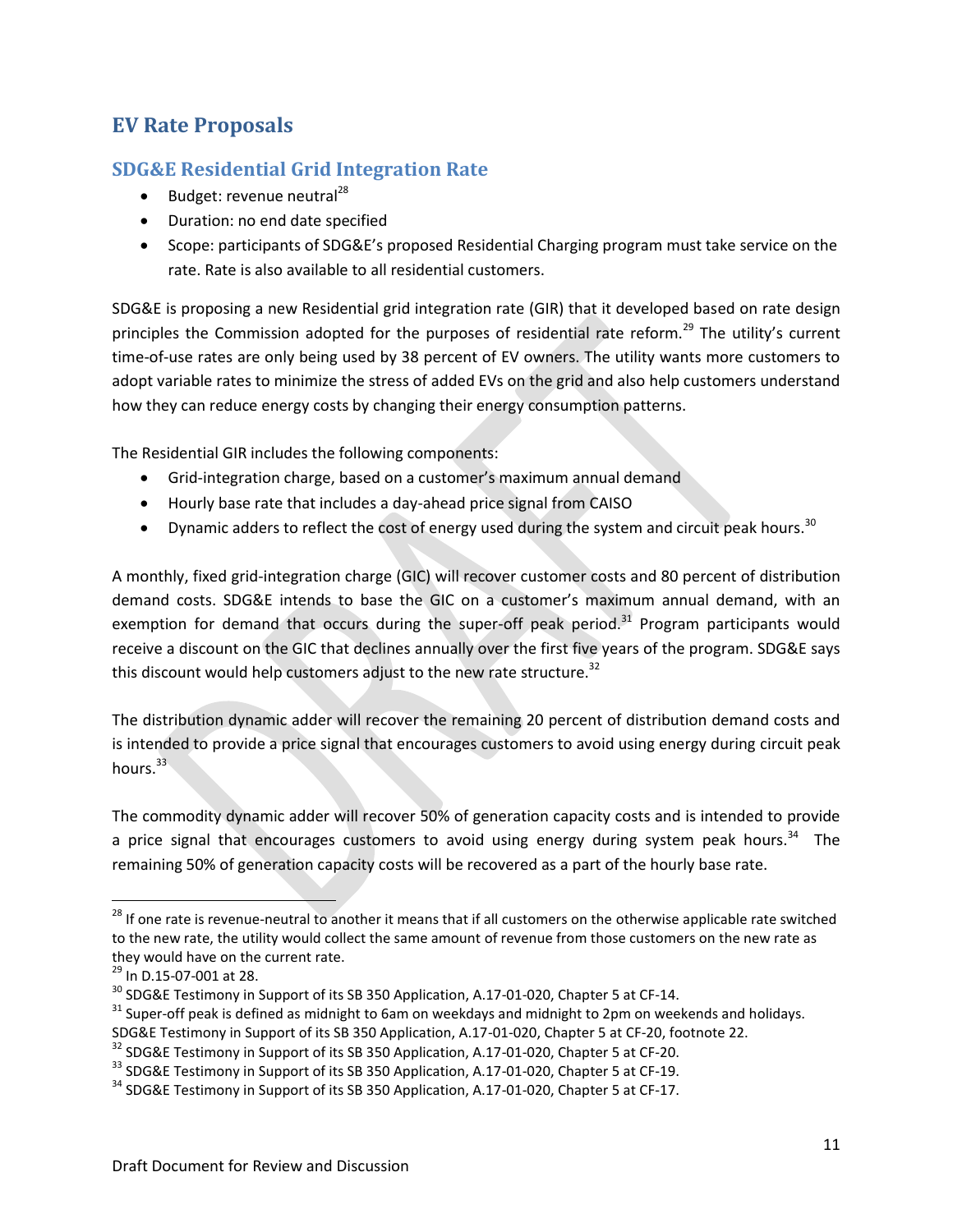SDG&E will recover all rate components<sup>35</sup> - except the distribution, commodity and total rate adjustment components - consistent with SDG&E's standard residential rate schedule, Schedule DR.<sup>36</sup>



**Figure 1. Illustrative Pricing Components of Residential Grid Integration Rate<sup>37</sup>**

#### <span id="page-11-0"></span>**SCE Commercial Electric Vehicle Rates**

- Budget: revenue neutral
- Duration: 10 year period from rate effective date
- Scope: current and new commercial customers with any type of electric vehicle

SCE proposes commercial EV rates to apply to customers of three different sizes. The rates will be applicable to new and existing EV customers including electric vehicles, vessels, trains, boats, or other equipment that are mobile sources of air pollution and GHG emissions.

- TOU-EV-7: Monthly maximum demand ≤ 20 kW
- TOU-EV-8: Monthly maximum demand ≥ 21 kW, ≤ 500 kW
- TOU-EV-9: Monthly maximum demand > 500 kW

The rates will have a five-year introductory period, during which SCE will not assess monthly demand charges. After the five-year period, SCE will phase in demand charges, and at the end of the  $10^{th}$  year, the rate schedules will reflect stable demand charges that will be lower than what new EV customers would pay on their otherwise applicable non-EV commercial rate today. These rates are designed to be revenue neutral in comparison to general service rates. The rate will begin at the same time for all

 $\overline{\phantom{a}}$  $35$  SDG&E identifies 10 rate components in Testimony at CF-11.

 $36$  SDG&E Testimony in Support of its SB 350 Application, A.17-01-020, Chapter 5 at CF-25.

<sup>&</sup>lt;sup>37</sup> SDG&E Testimony in Support of its SB 350 Application, A.17-01-020, Chapter 5 at CF-26.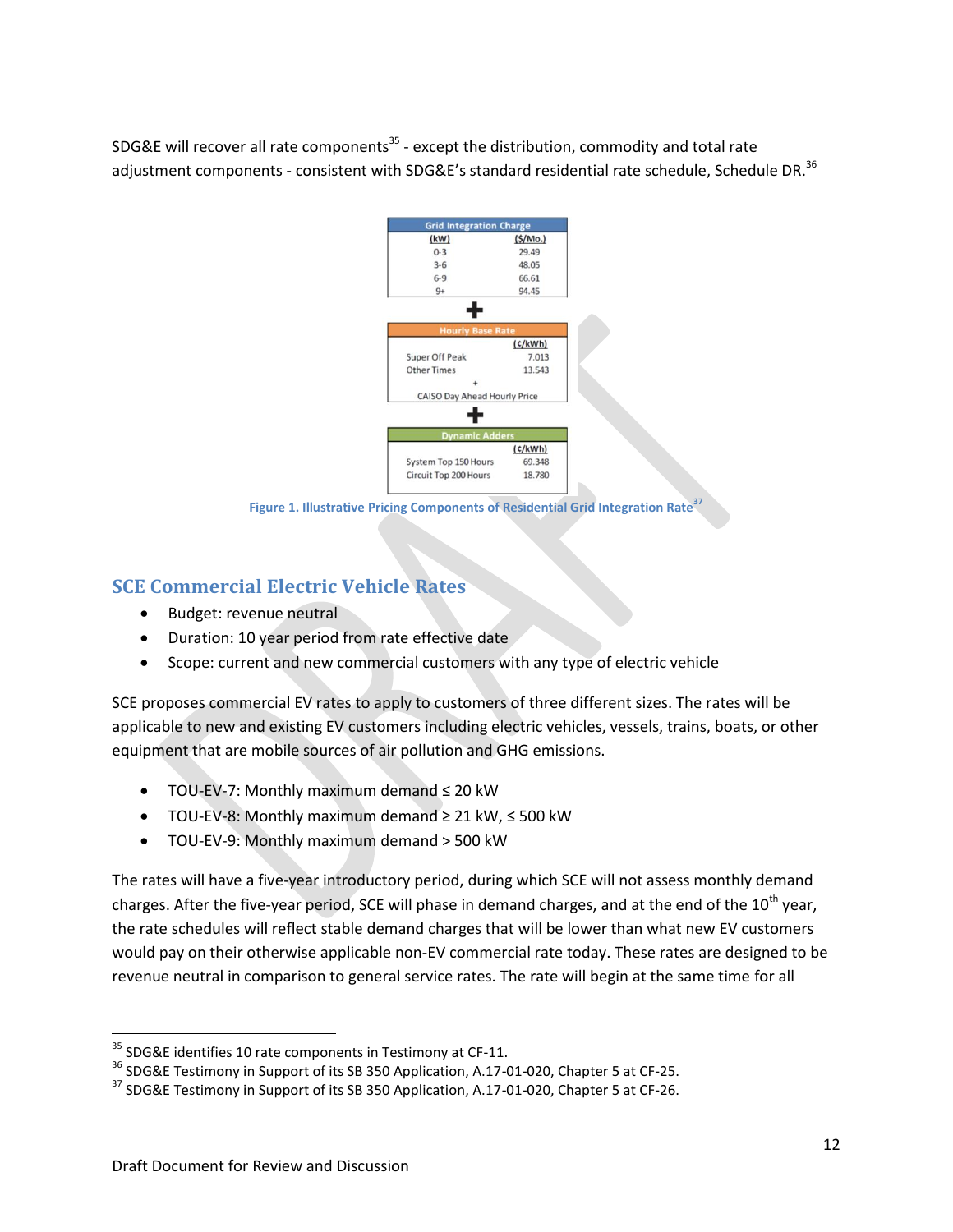customers, e.g. the 5 year introductory period will start on a certain date, so if a customer takes service on the tariff one year after that date, they will have 4 years of the introductory period.

The rates have the following components as shown i[n Table 1](#page-12-0) below:

- Customer (fixed) charges monthly customer charge equal to the customer charges in the otherwise applicable commercial tariff
- Energy rates
	- o Years 1-5: volumetric TOU rate will recover all generation and distribution costs
	- o Years 6-10: volumetric TOU rates will recover all generation costs and a declining amount of distribution and transmission capacity costs
	- $\circ$  Years 11+: volumetric rate will recover all generation costs and 40% of distribution capacity costs
- Demand charges for facilities-related demand (FRD) to cover costs related to transmission and distribution capacity
	- o Years 1-5: No demand charges
	- o Years 6-10: increase the demand charge for distribution and transmission capacity costs each year.
	- $\circ$  Years 11 and on: Demand charge will collect 60% of all distribution capacity costs and 100% of transmission capacity costs.

<span id="page-12-0"></span>

|                | <b>Year of Rate in Effect</b>                         |        |        |        |        |        |         |  |  |
|----------------|-------------------------------------------------------|--------|--------|--------|--------|--------|---------|--|--|
| <b>Charges</b> | $1 - 5$                                               |        |        |        | q      | 10     | $11+$   |  |  |
| Customer       | Fixed based on otherwise applicable commercial tariff |        |        |        |        |        |         |  |  |
| Energy         | 100% G                                                | 100% G | 100% G | 100% G | 100% G | 100% G | 100% G  |  |  |
|                | 100% DC                                               | 90% DC | 80% DC | 70% DC | 60% DC | 50% DC | 40% DC  |  |  |
|                | 100% TC                                               | 83% TC | 66% TC | 49% TC | 32% TC | 15% TC | 0% TC   |  |  |
| <b>Demand</b>  | $\Omega$                                              | 10% DC | 20% DC | 30% DC | 40% DC | 50% DC | 60% DC  |  |  |
|                |                                                       | 17% TC | 34% TC | 51% TC | 68% TC | 85% TC | 100% TC |  |  |

#### **Table 1. Charges by Rate Component over Time**

 $G =$  generation costs;  $DC =$  distribution capacity costs;  $TC =$  transmission capacity costs

SCE proposes the same TOU periods as in its pending Rate Design Window application.<sup>38</sup> The TOU periods are stated in below in [Table 2](#page-14-0), and shown in comparison to SCE's existing commercial EV rates. SCE states that the new EV rate design aligns price signals with SCE's highest and lowest marginal cost hours and accounts for EV customer's preferences and abilities to respond.<sup>39</sup>

Proposed benefits of the rates:

- Reduced distribution-related demand charges relative to current EV and non-EV rates
- Attractive volumetric rates during daytime super-off-peak periods and overnight

 $\overline{\phantom{a}}$  $38$  A.16-09-003.

<sup>&</sup>lt;sup>39</sup> SCE Testimony in Support of its SB 350 Application, A.17-01-021 at 75.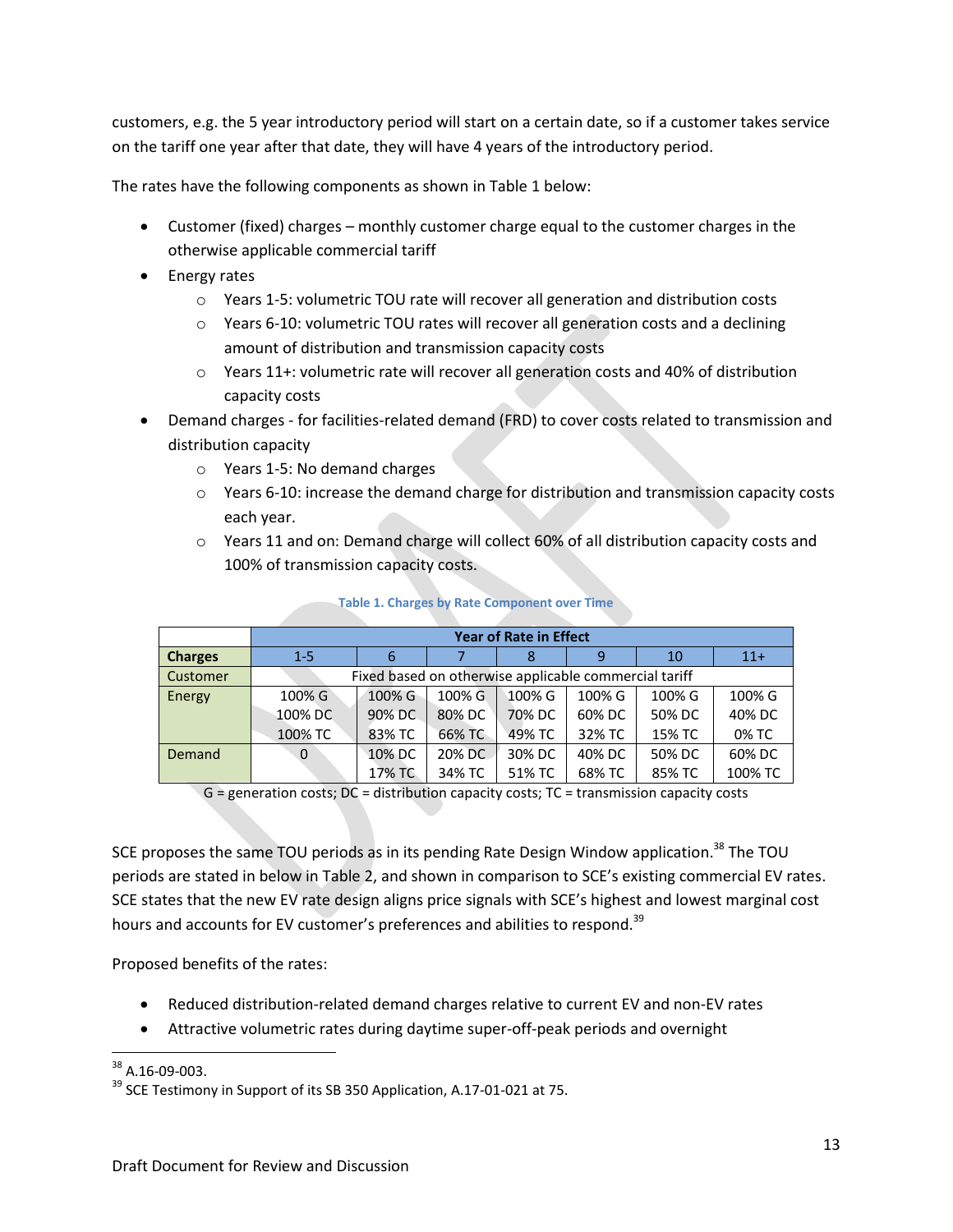Lower summer season charges to mitigate seasonal bill volatility

SCE estimates that the new TOU-EV-8 rate will provide on average 30% lower bills for medium-duty vehicles and 15% lower bills for heavy-duty vehicles in comparison to their otherwise applicable tariffs.<sup>40</sup>

### <span id="page-13-0"></span>**Discussion Questions for Rate Proposals**

- 1. Are the proposed rates in the interest of ratepayers as described in Public Utilities Code § 740.8?
- 2. Are the utilities sufficiently leveraging the results of previous pilots in CA and elsewhere?
	- a. SDG&E has a current opt-in TOU pilot with a similar structure to its GIR proposal.<sup>41</sup> Has SDG&E learned anything from deployment of this rate to help in its GIR rate design? When will any additional lessons learned from the TOU pilot rate be available?
- 3. Will these rates increase levels of EV adoption?
	- a. Do they allow customers to charge vehicles with rates that would be lower than conventional fuels?
	- b. Do they appropriately account for customers that may be unable to solely charge during off-peak hours?
	- c. SDG&E proposes a Grid Integration Charge that ranges from about \$30-\$90 per month. Does this level of fixed charge provide customers enough opportunity to reduce charging costs?
- 4. Do the rates facilitate the integration of renewables? Are the time of use periods set appropriately to reflect grid conditions?
- 5. Do the rates reflect general rate design principles such as cost causation and revenue neutrality?
- 6. Will the rates provide clear and understandable price signals to customers?
	- a. For SDG&E's proposal, is it reasonable to expect residential customers to continue to respond to hourly day-ahead prices over a sustained time period? Are there any studies to support this?
- 7. How will SCE communicate with customers that take service on the new commercial EV rates during the first five years when there is no demand charge to let them know what their rates otherwise would be? Are there concerns that customers would get used to no demand charges and would have a difficult time adapting to them once they are phased in?

 $\overline{a}$ 

 $^{40}$  SCE Testimony in Support of its SB 350 Application, A.17-01-021 at 77.

 $41$  TOU-DR-E3 has a \$10 monthly fee, a base rate, an hourly day-ahead commodity rate, and dynamic hourly dayahead adders [http://regarchive.sdge.com/tm2/pdf/ELEC\\_ELEC-SCHEDS\\_TOU-DR-E3.pdf.](http://regarchive.sdge.com/tm2/pdf/ELEC_ELEC-SCHEDS_TOU-DR-E3.pdf)